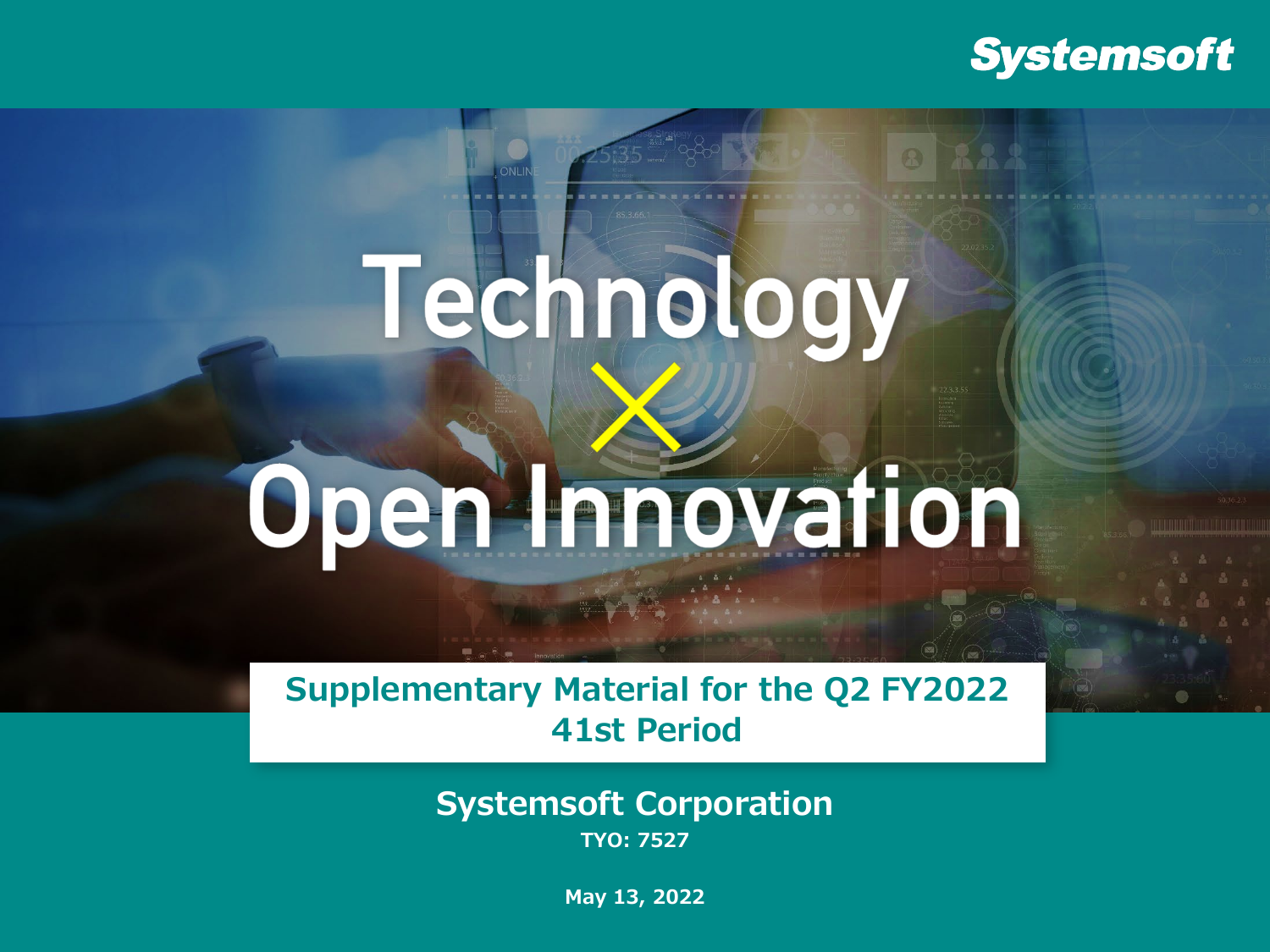• **FY2022/9 Second Quarter Financial Summary**

- **FY2023/9 Earnings Forecast**
- **Appendix: Medium-Term Management Plan**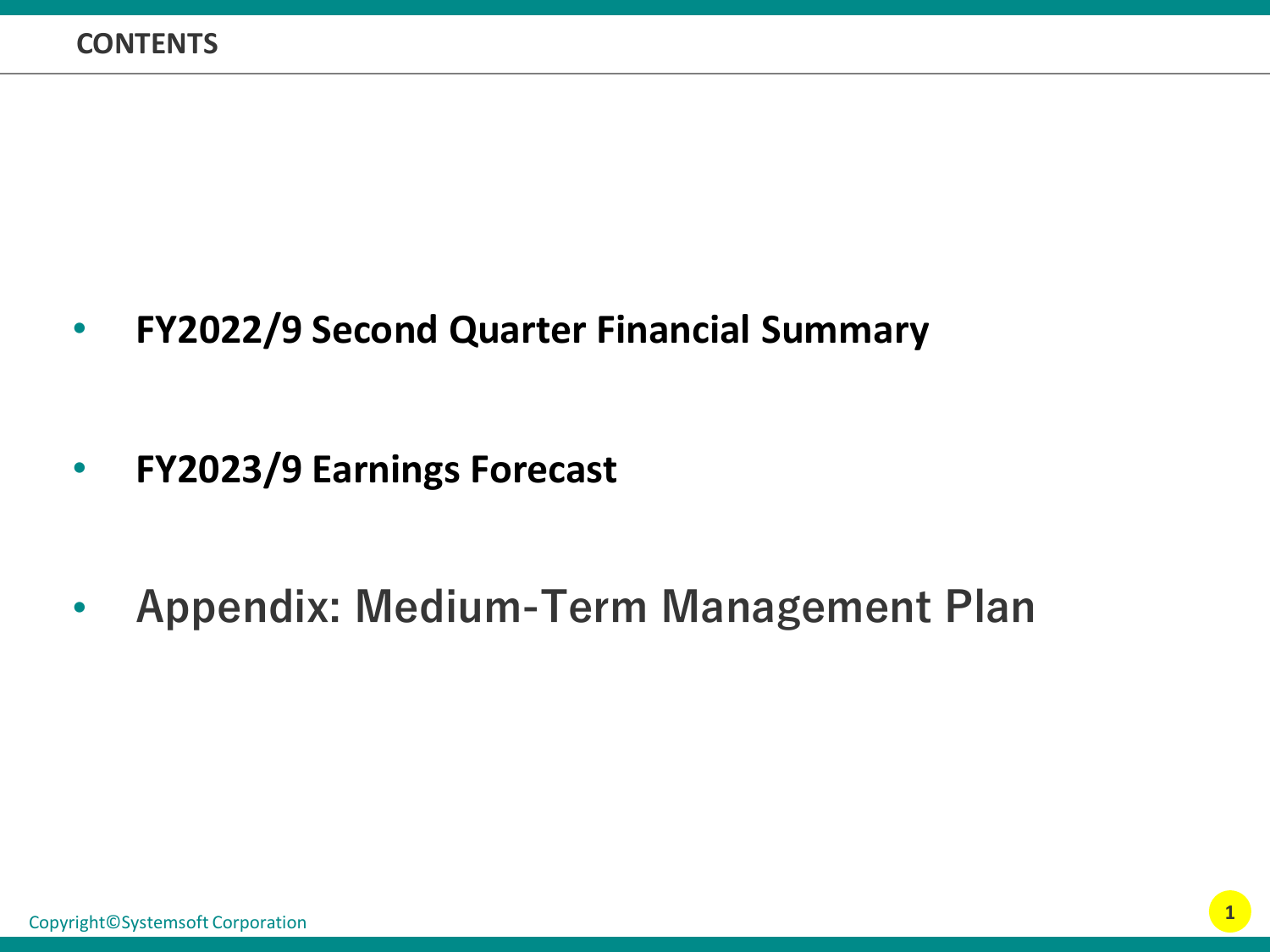# **FY2022/9 Second Quarter Financial Summary**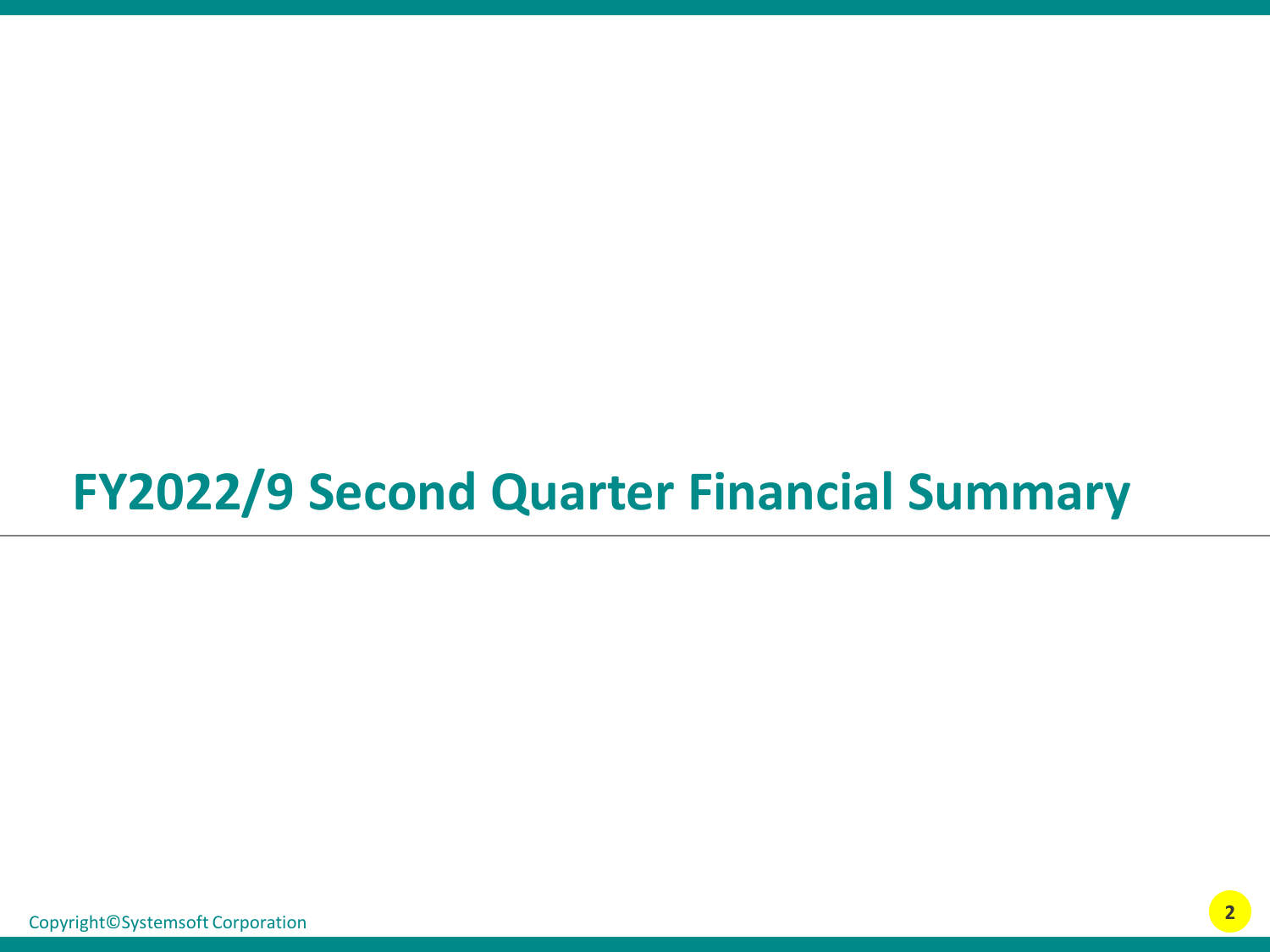#### **High-margin projects changed in the second half of the year Plan of profits to build up in the second half of the year**

|                                                                                      | Q2 FY2020     |          | Q2 FY2021     |       | Q2 FY2022     |         |
|--------------------------------------------------------------------------------------|---------------|----------|---------------|-------|---------------|---------|
| (Millions of yen)                                                                    | <b>Amount</b> | %        | <b>Amount</b> | %     | <b>Amount</b> | %       |
| <b>Net sales</b>                                                                     | 1,426         | 100%     | 2,448         | 100%  | 2,217         | 100%    |
| <b>Gross profit</b>                                                                  | 114           | 8.0%     | 778           | 31.8% | 446           | 20.1%   |
| <b>SG&amp;A expenses</b>                                                             | 295           | 20.7%    | 449           | 18.3% | 473           | 21.4%   |
| <b>Operating income</b>                                                              | $-180$        | $-12.7%$ | 328           | 13.4% | $-26$         | $-1.2%$ |
| <b>Quarterly net income</b><br>attributable to shareholders of<br>the parent company | $-529$        | $-37.1%$ | 509           | 20.8% | $-54$         | $-2.4%$ |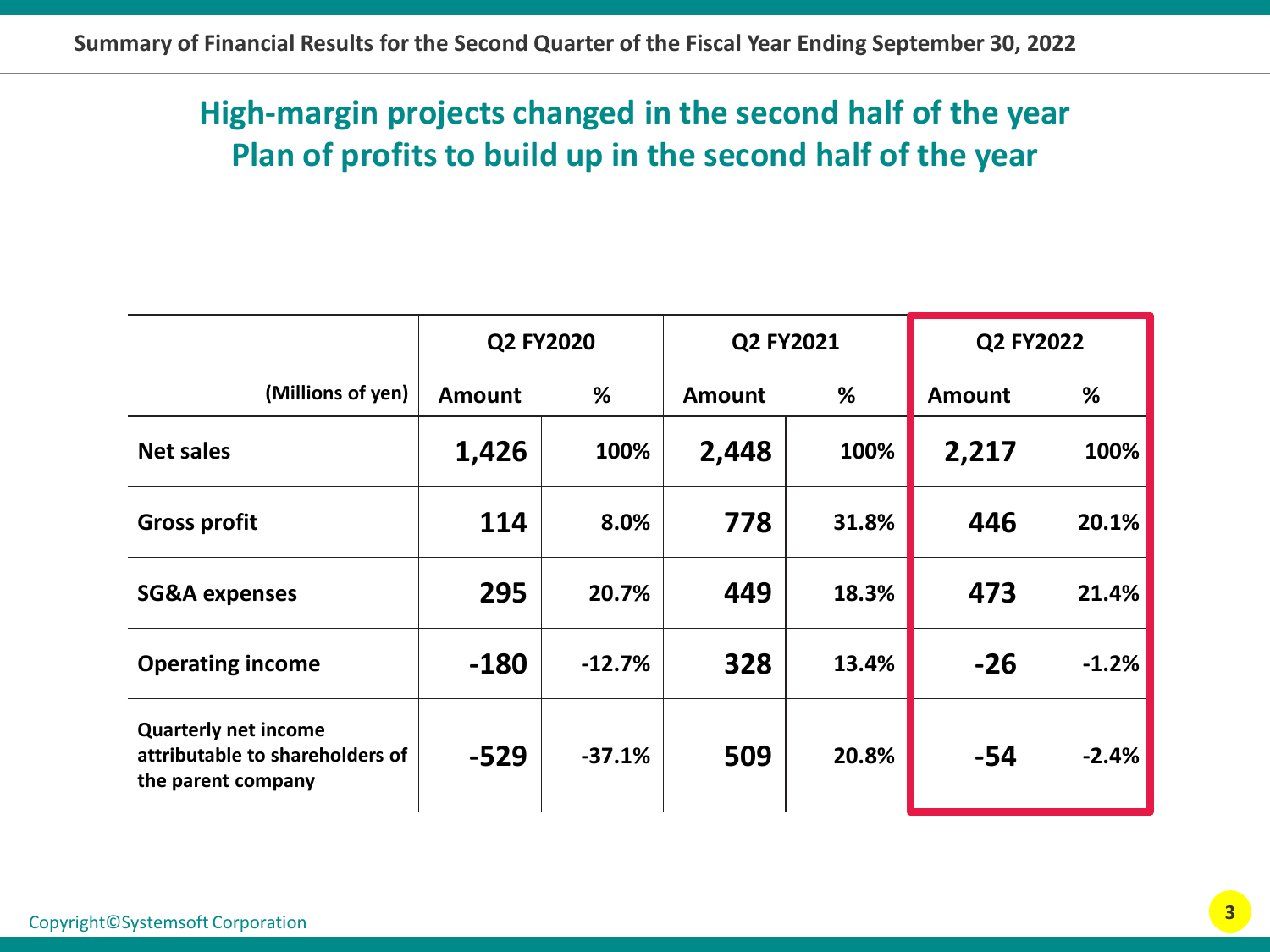#### **Lower than the previous year due to the postponement of projects to the second half of the year.**

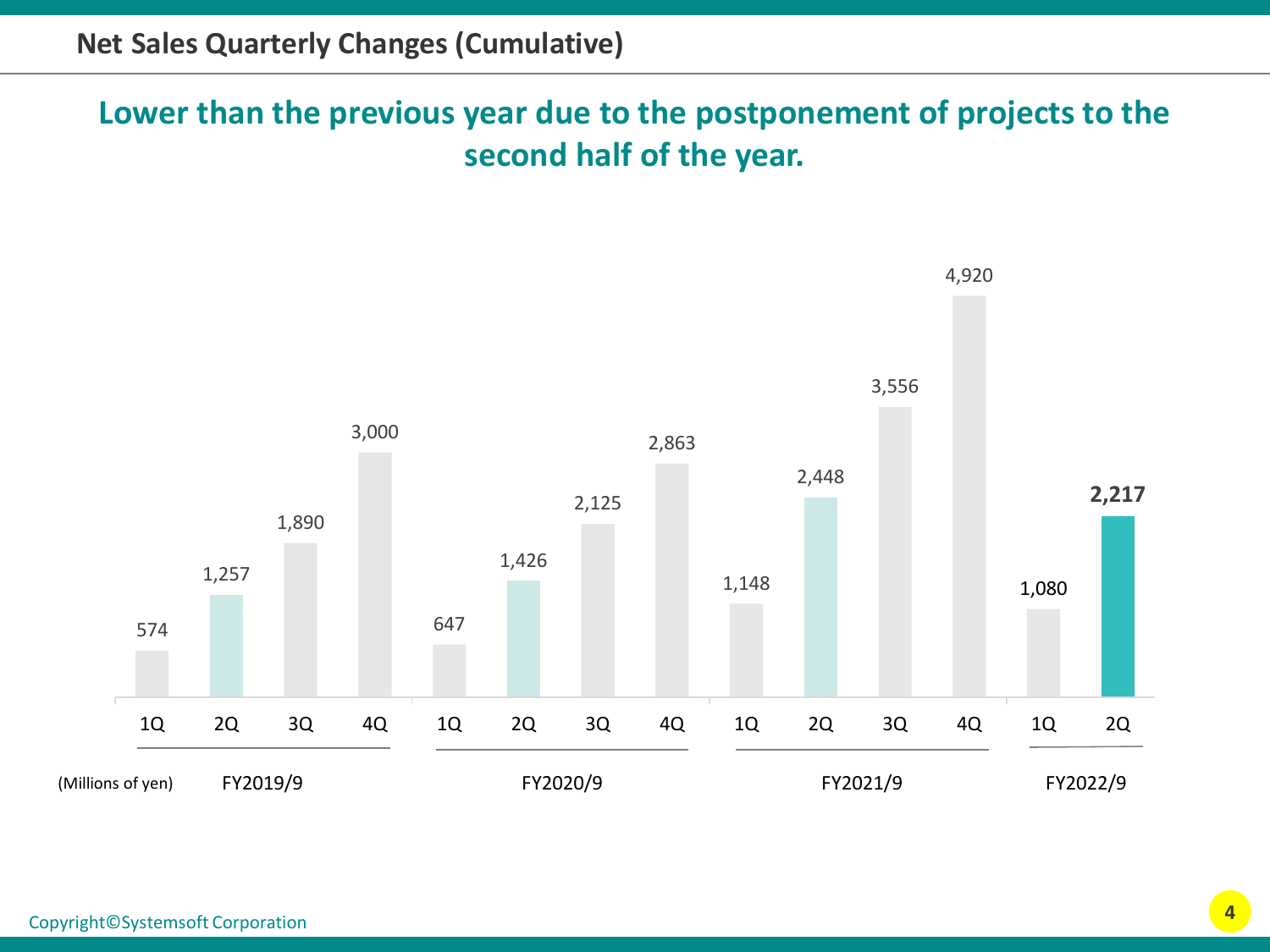### **Positive in 2Q accounting period, but cumulative total affected by cost burden in 1Q.**

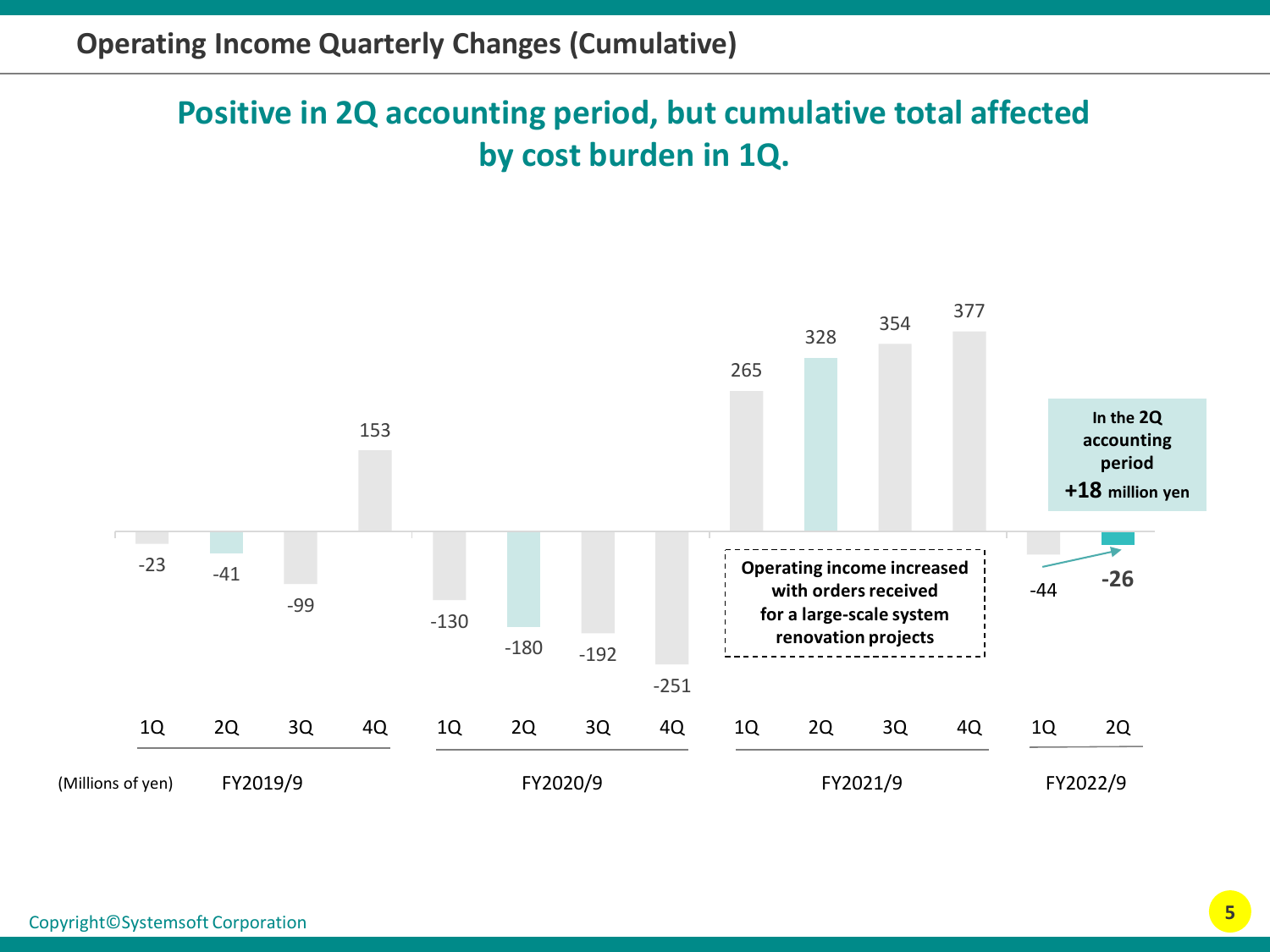| (Millions of yen)                 | Q4 FY2021 | Q2 FY2022 | Increase/<br><b>Decrease</b> |
|-----------------------------------|-----------|-----------|------------------------------|
| <b>Current assets</b>             | 4,158     | 3,918     | $-240$                       |
| <b>Fixed assets</b>               | 3,308     | 3,153     | $-155$                       |
| <b>Current liabilities</b>        | 1,103     | 924       | $-178$                       |
| <b>Fixed liabilities</b>          | 525       | 475       | $-50$                        |
| <b>Net assets</b>                 | 5,838     | 5,672     | $-166$                       |
| capital stock                     | 1,663     | 1,706     | $+42$                        |
| <b>Capital surplus and others</b> | 4,149     | 3,971     | $-178$                       |
| <b>Total assets</b>               | 7,467     | 7,071     | -395                         |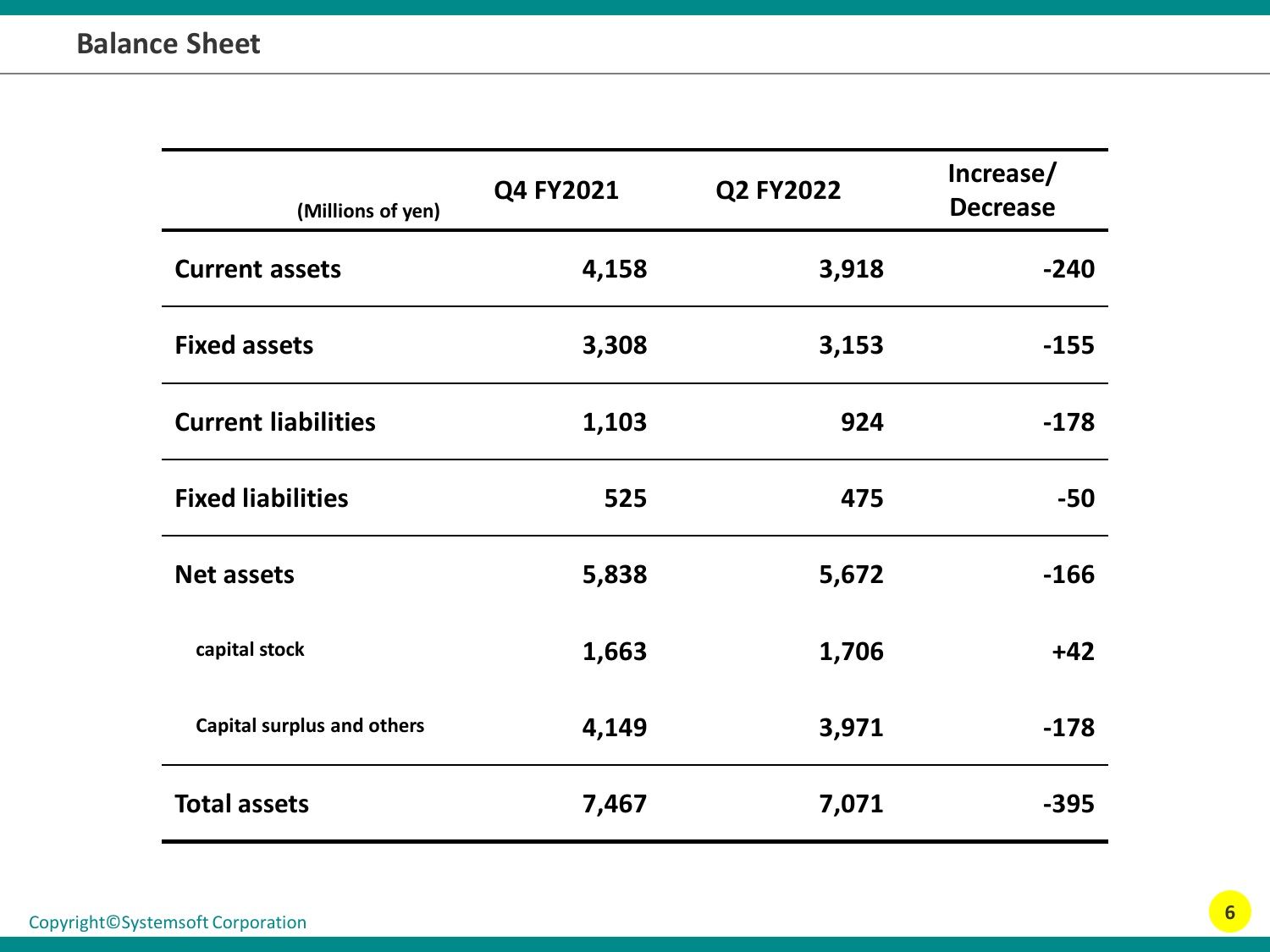#### **Achieved one of the largest\* installations in Japan through proactive sales campaign**

**Number of companies using the system (cumulative total)**

**Number of locations used (cumulative)**



The "Total number of locations used" is simply the sum of the number of locations used by the mediator and management company for each cloud.

(For management companies, head office, branch offices, sales offices, and stores are counted among those that applied.)

**7** Copyright©Systemsoft Corporation The "Cumulative number of companies using the service" is simply the total number of companies using the service of the brokerage and management company for each cloud. \*Based on our own research.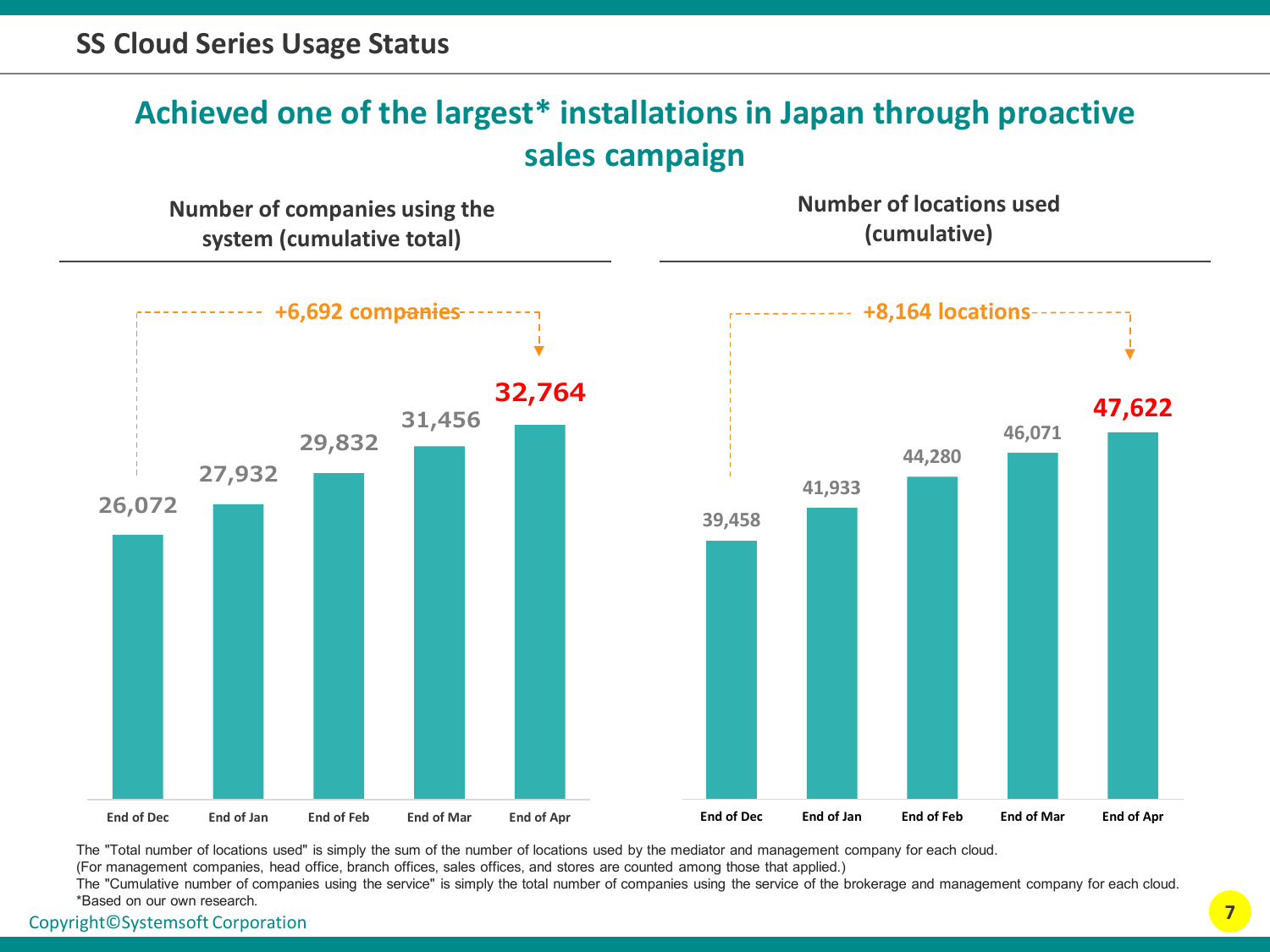### **SaaS "SKIPS" for real estate companies System linkage with 4 new rent guarantee companies Collaboration with a total of 18 companies**

**Rent guarantee companies that have newly started cooperation (by syllabary order)**

- **ALPHA Co., Ltd. (Kagoshima)**
- **JACCS CO., LTD. (Tokyo)**
- **RACCOON RENT, Inc. (Tokyo)**
- **jpmc finance Co., Ltd.**
	- **・・・Plan to expand the number of partner companies**

**Rent guarantee companies linked to SKIPS can check the information of prospective tenants who have applied to move in on the system. This improves operational efficiency in the process of submitting applications and completing screening process.**



**Companies with collaboration history (by syllabary order)**

- **ARK CO., Ltd (Iwate)**
- **APLUS Co., Ltd. (Osaka)**
- **Anshin Guarantor Service Co., Ltd. (Tokyo)**
- **Epos Card Co., Ltd. (Tokyo)**
- **L's SUPPORT Co., Ltd**
- **Orico Forrent Insure Co.,Ltd. (Tokyo)**
- **CREDENCE CORPORATION (Tokyo)**
- **Global Trust Networks Co., Ltd.**
- **J-LEASE Co., LTD. (Oita)**
- **Zenkoku Rent Guaranty Corporation (Tokyo)**
- **Zenhoren Co., Ltd. (Okinawa)**
- **nap. Inc. (Tokyo)**
- **Nihon Safety Co. Ltd. (Tokyo)**
- **Hot Hosyou Inc. (Hokkaido)**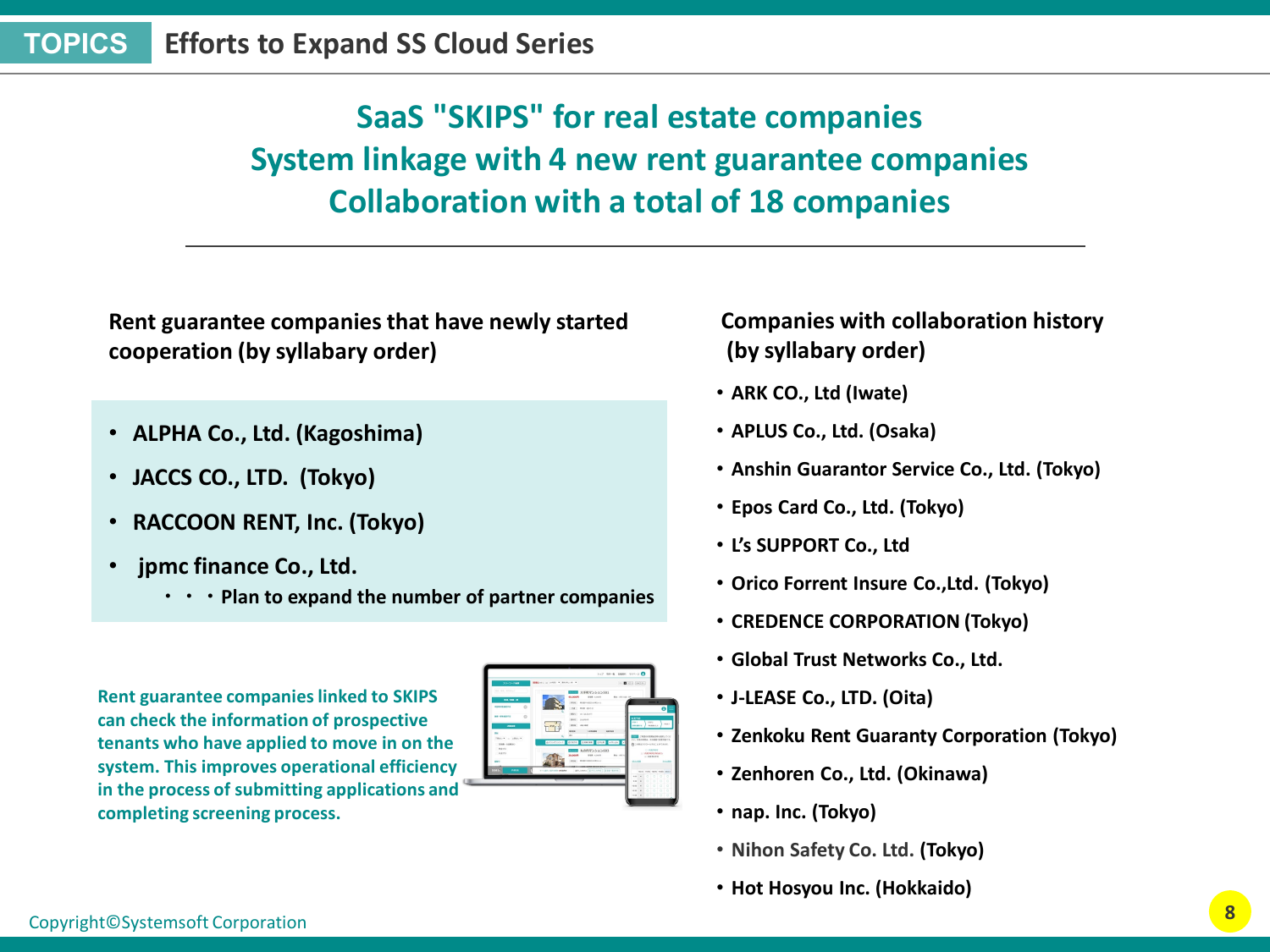#### **In cooperation with SS Cloud Series**

#### **Services are being developed to further improve operational efficiency**



**No installation fee, no monthly fee, no need to open an account Substantial reduction in transfer fees** **No need to check for errors in signing or stamping Dramatically reduced account transfer fees**

**Real estate leasing related transaction including Security deposit, key money, etc.** 

**Settlement services for utilizing credit card to pay the lump-sum deposit.**

This product is a service that introduces customers to the management company.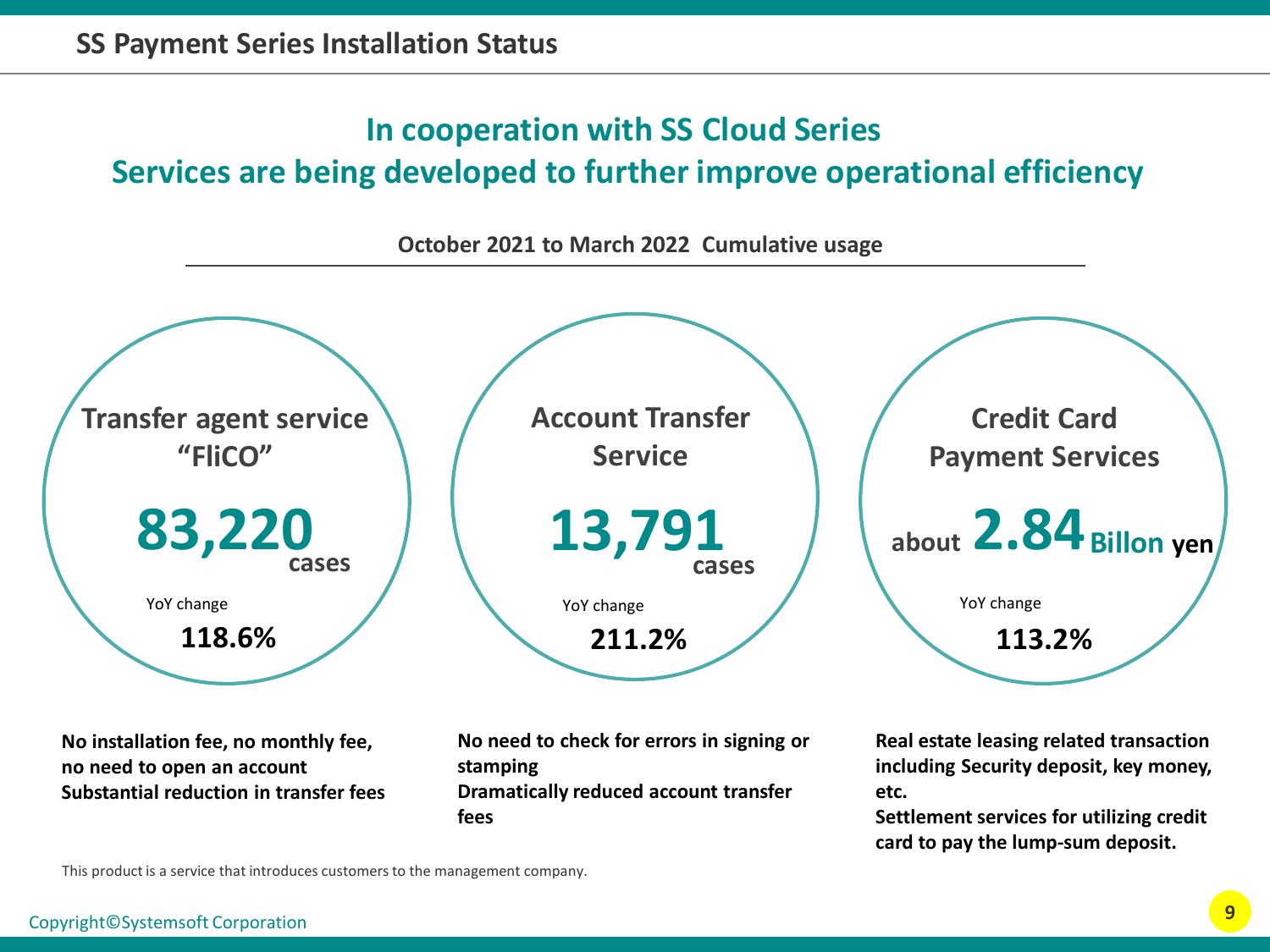**Establishment of a system to accompany the lifting of the ban on electronic contracts in real estate transactions TOPICS**

#### **May 2022 Revised Building Lots and Buildings Transaction Business Law comes into effect. Full lifting of the ban on online real estate transactions Strengthening support for introduction of cloud services for companies that have not yet adopted DX**

**Real Estate Industry Moves from Analog to Online Completion**

| Out with "Hanko"                    | Electronic signatures and time stamps are used to seal important<br>information statements and contracts. |
|-------------------------------------|-----------------------------------------------------------------------------------------------------------|
| No hard copy required               | From paper documents to electronic contracts. No need to store documents.                                 |
| No face-to-face meeting<br>required | All procedures for previews and contracts can be done online.                                             |

 As part of our efforts to establish a system, SKIPS has linked its products with the "electronic contracting system" of Nippon Information Create.

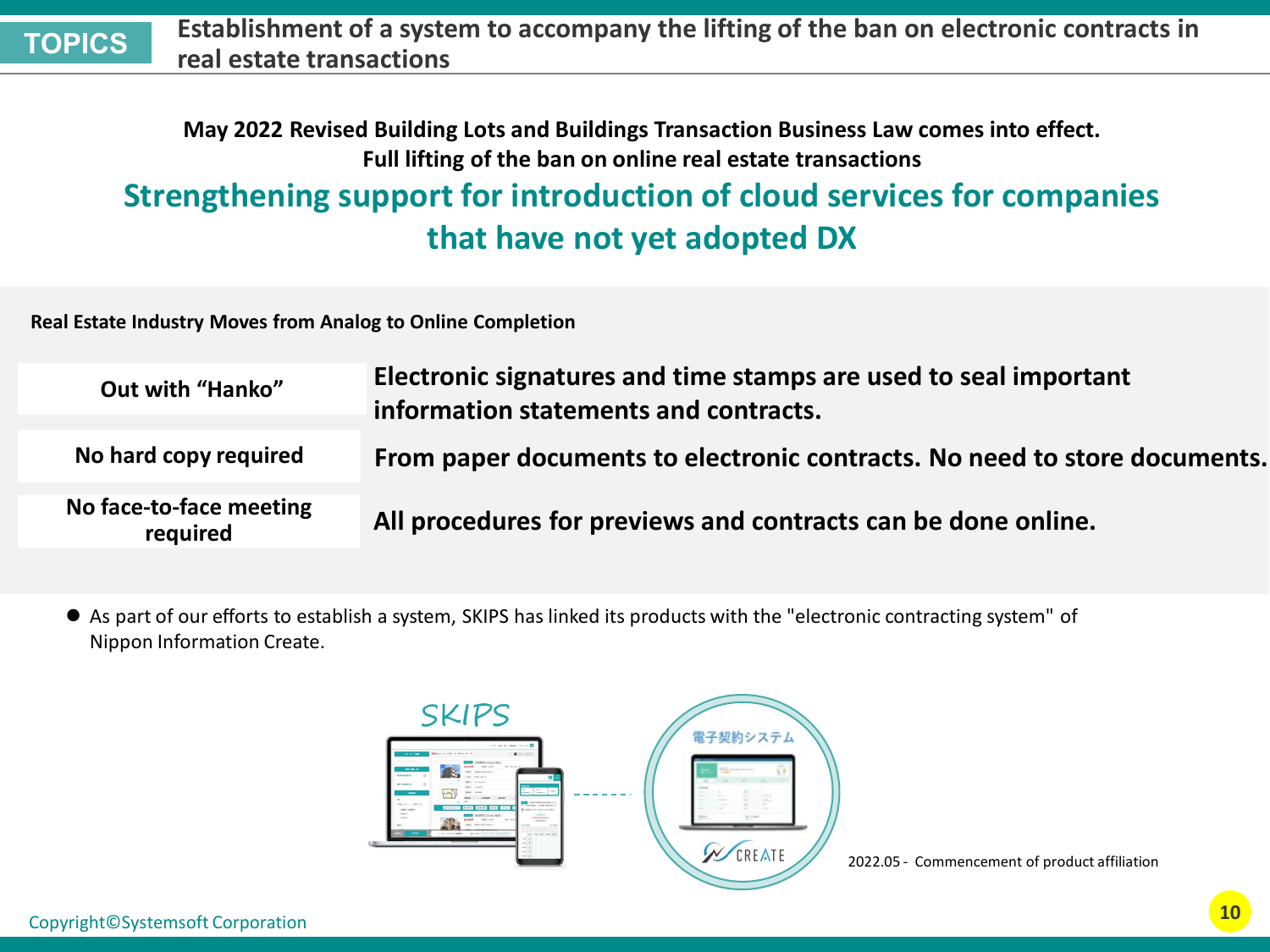### **FY2023/9 Earnings Forecast**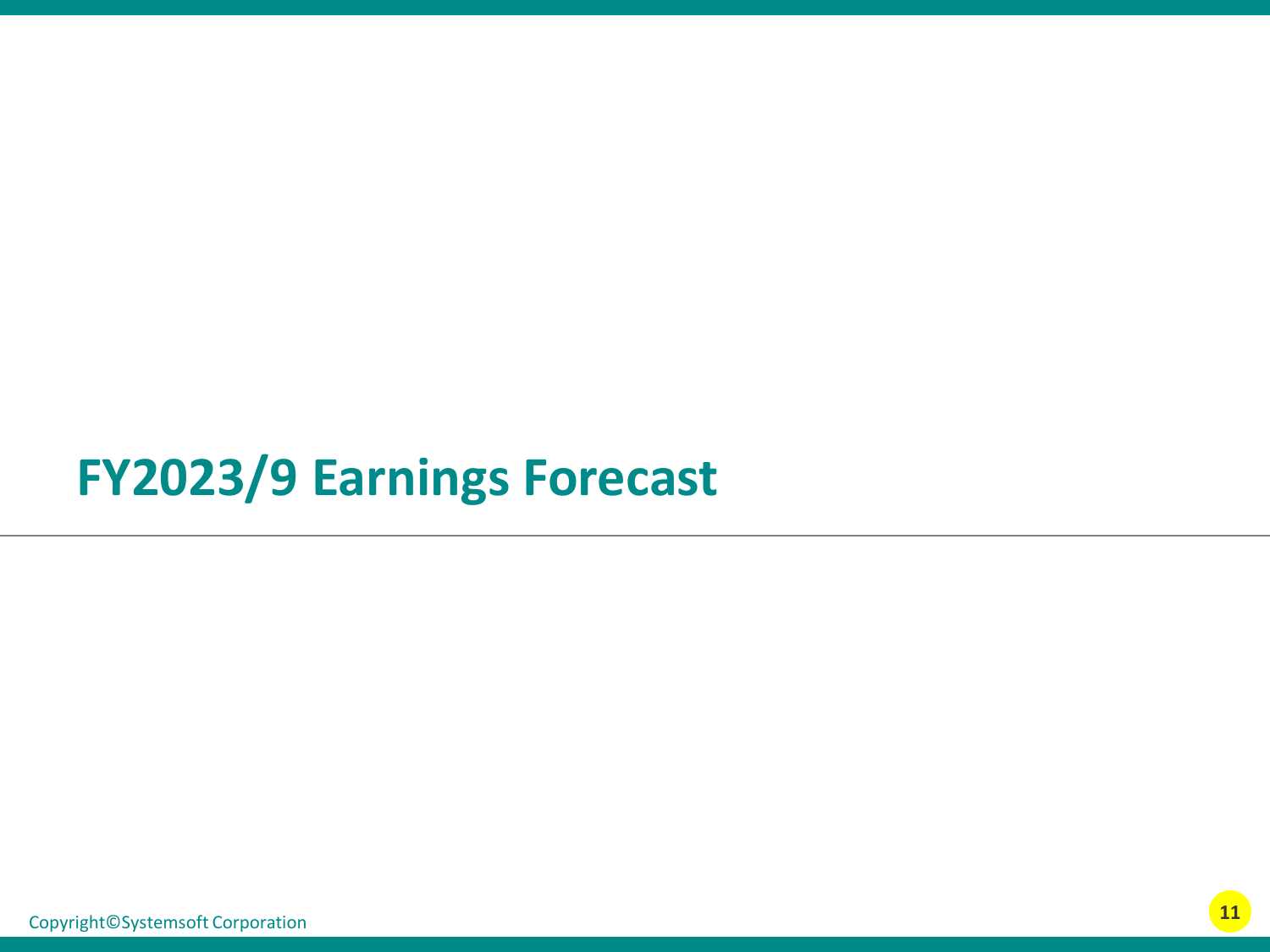**Forecast for the fiscal year ending September 30, 2022**

**Full-year sales and operating income are expected to increase year-on-year.**

**System development and solutions business remain strong Further expand the number of SaaS installations, which will be a growth driver, leading to increased earning power for the future.**

| (Millions of yen)                                                           | FY2021/9<br><b>Actual</b> | FY2022/9<br><b>Forecast</b> |
|-----------------------------------------------------------------------------|---------------------------|-----------------------------|
| <b>Net sales</b>                                                            | 4,920                     | 5,000                       |
| <b>Operating income</b>                                                     | 377                       | 400                         |
| <b>Ordinary income</b>                                                      | 342                       | 370                         |
| Attributable to: Shareholders of the<br>parent company<br><b>Net income</b> | 483                       | 220                         |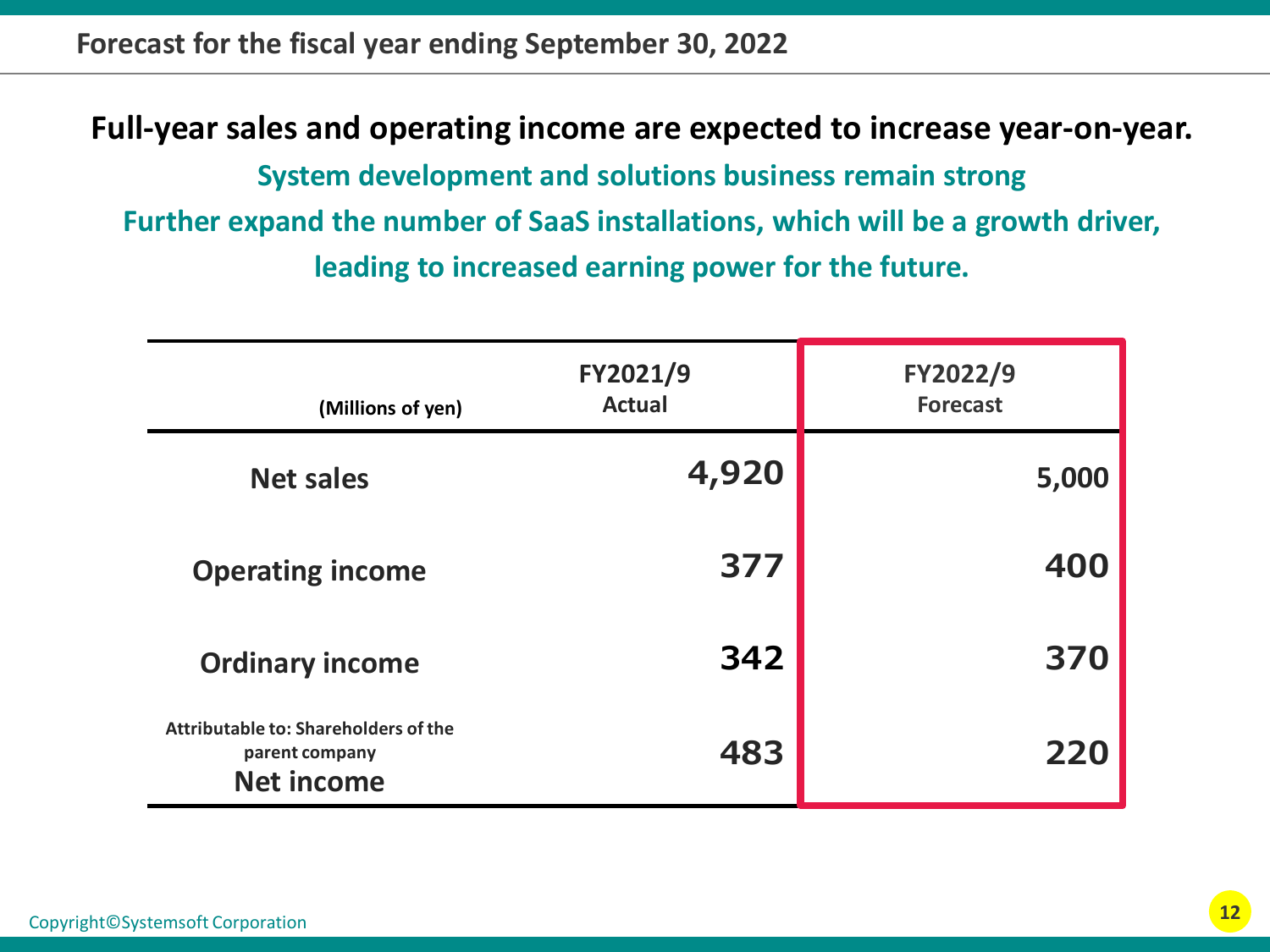### **Progress rate as of 2Q against the full-year forecast for 2022 is 44.4% Full-year forecasts remain unchanged**

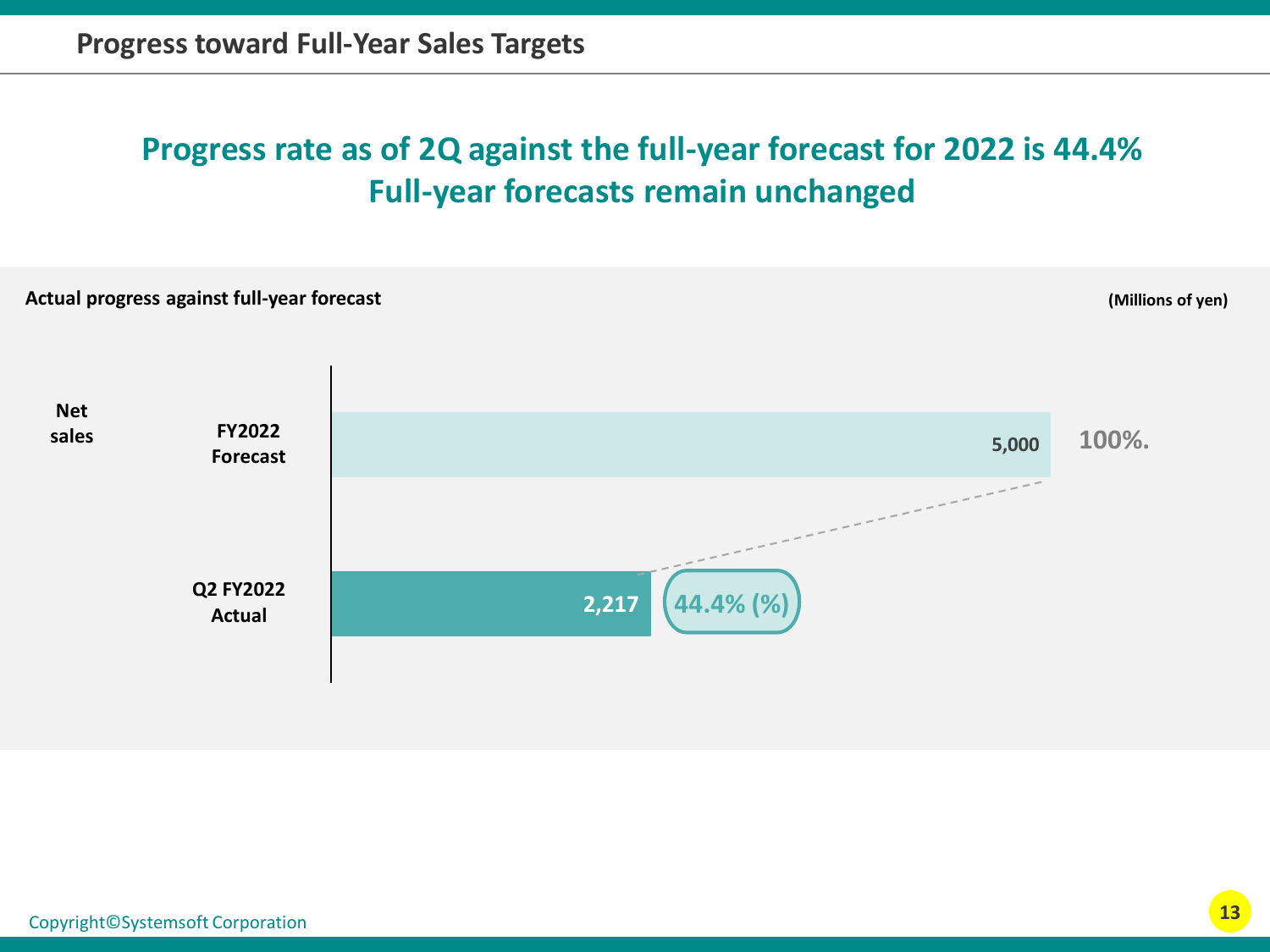#### **1 Strengthen existing businesses**

- **System development and solutions business continues to make progress in developing large-scale projects**
- **Capture increasing demand and secure orders**

#### **2 Expand the number of SaaS contracts and move into the monetization phase**

- **Expand the number of contracts within the real estate industry**
- **Development of new SaaS products and expansion into other industries**
- **Improvement of product value and pursuit of service quality**
- **SaaS products will be made available for a fee starting in FY 2022/9**

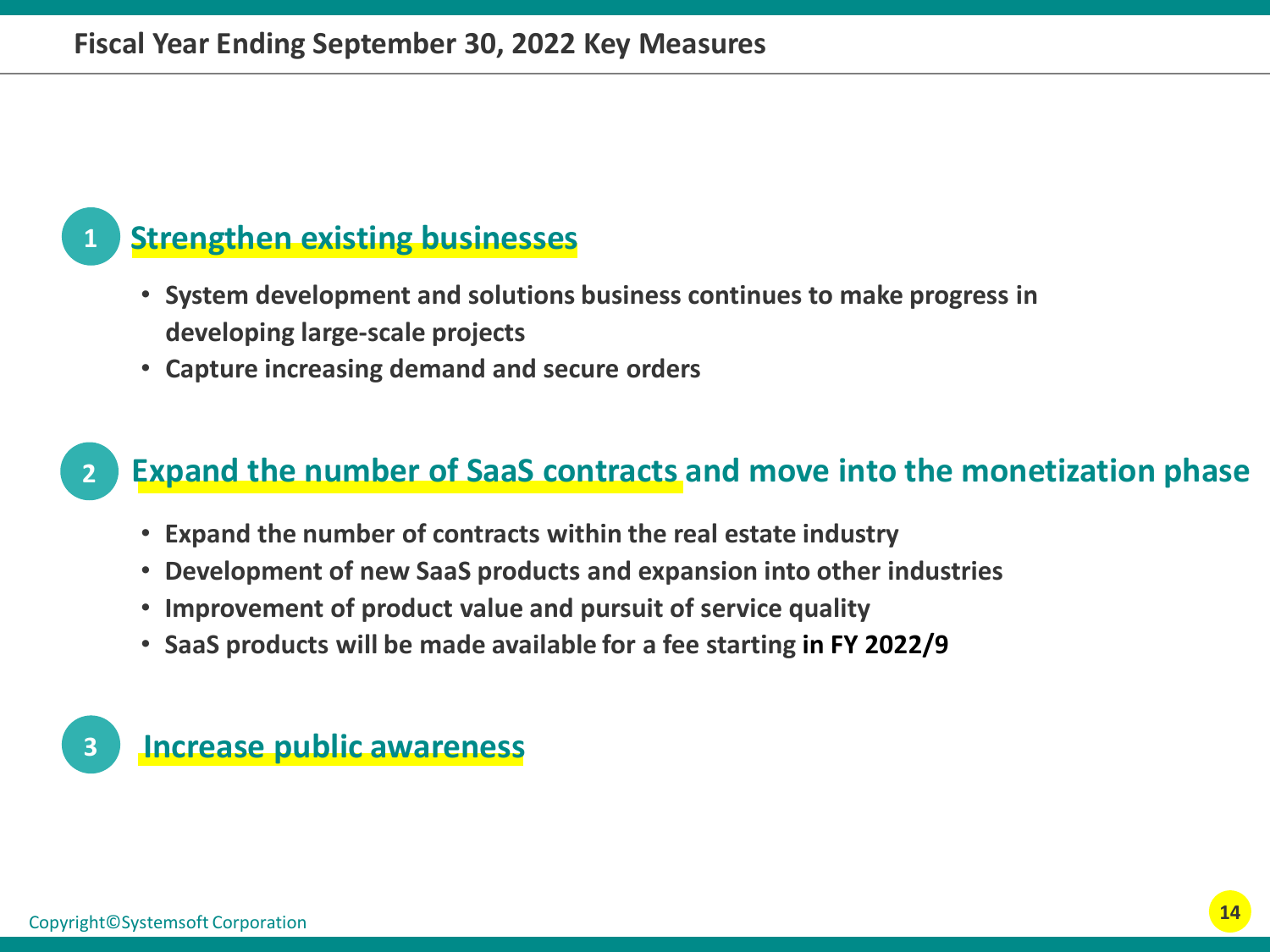### **Appendix: Mid-term Management Plan**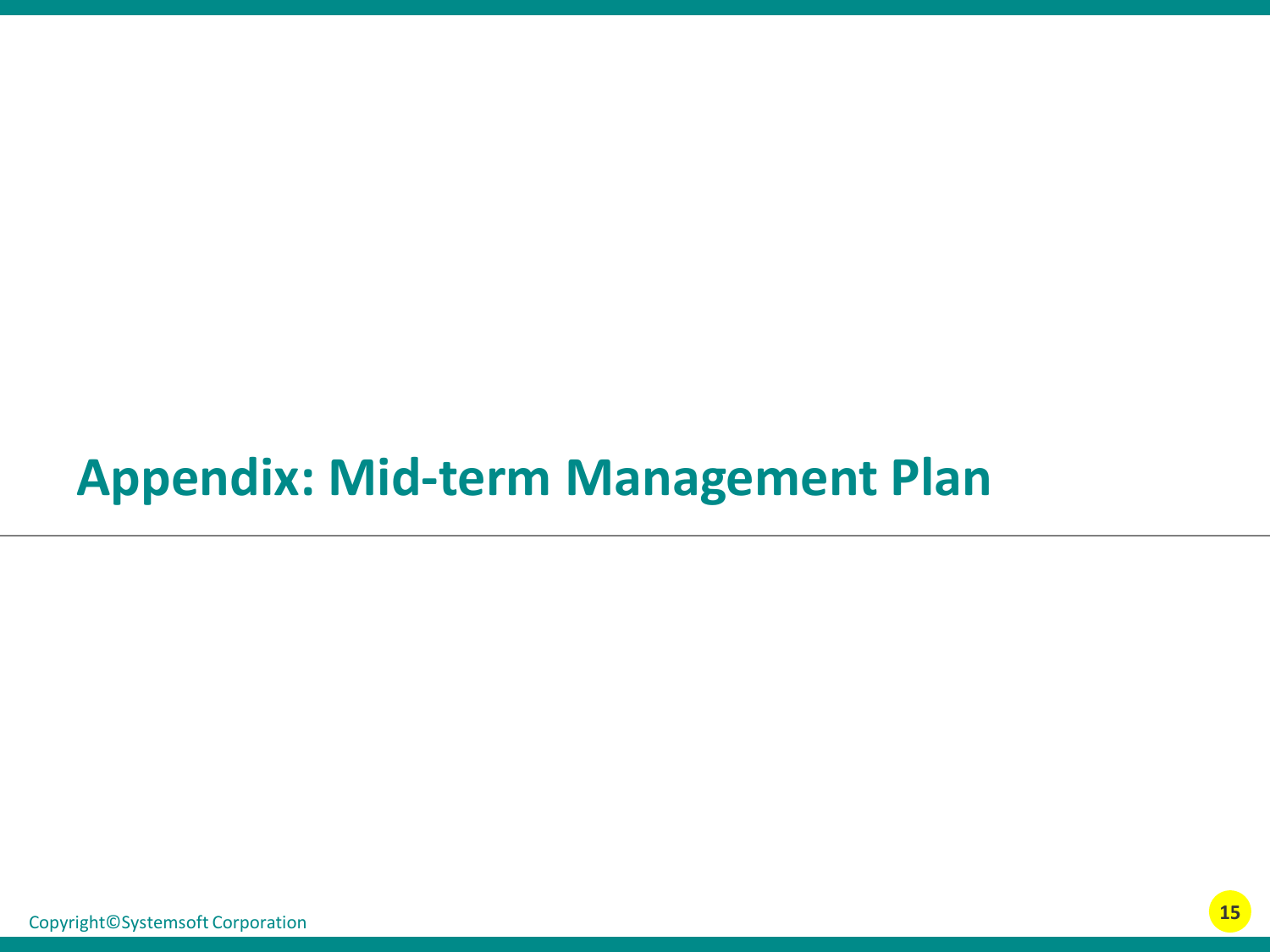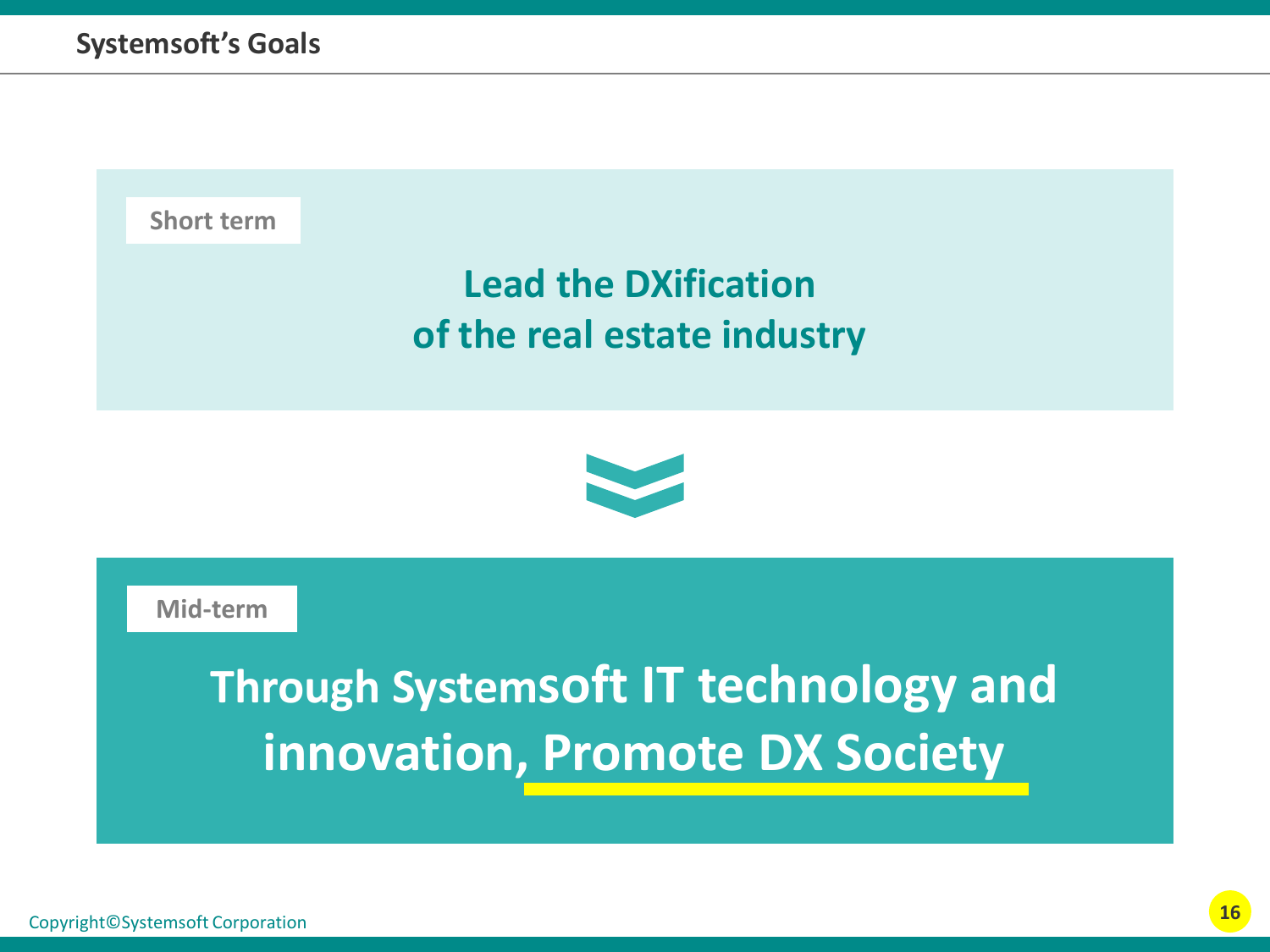### **STRATEGY**

**We offer various types of SaaS. Acquire high market share**

## Technology Open Innovation

**Alliance and collaboration with more than 10,000 fabbit members, one of the largest in Japan**

**Improve the quality of services Launch of Paid Plans**

**Mainly incorporation of SaaS technologies and business models**

### Adding New Value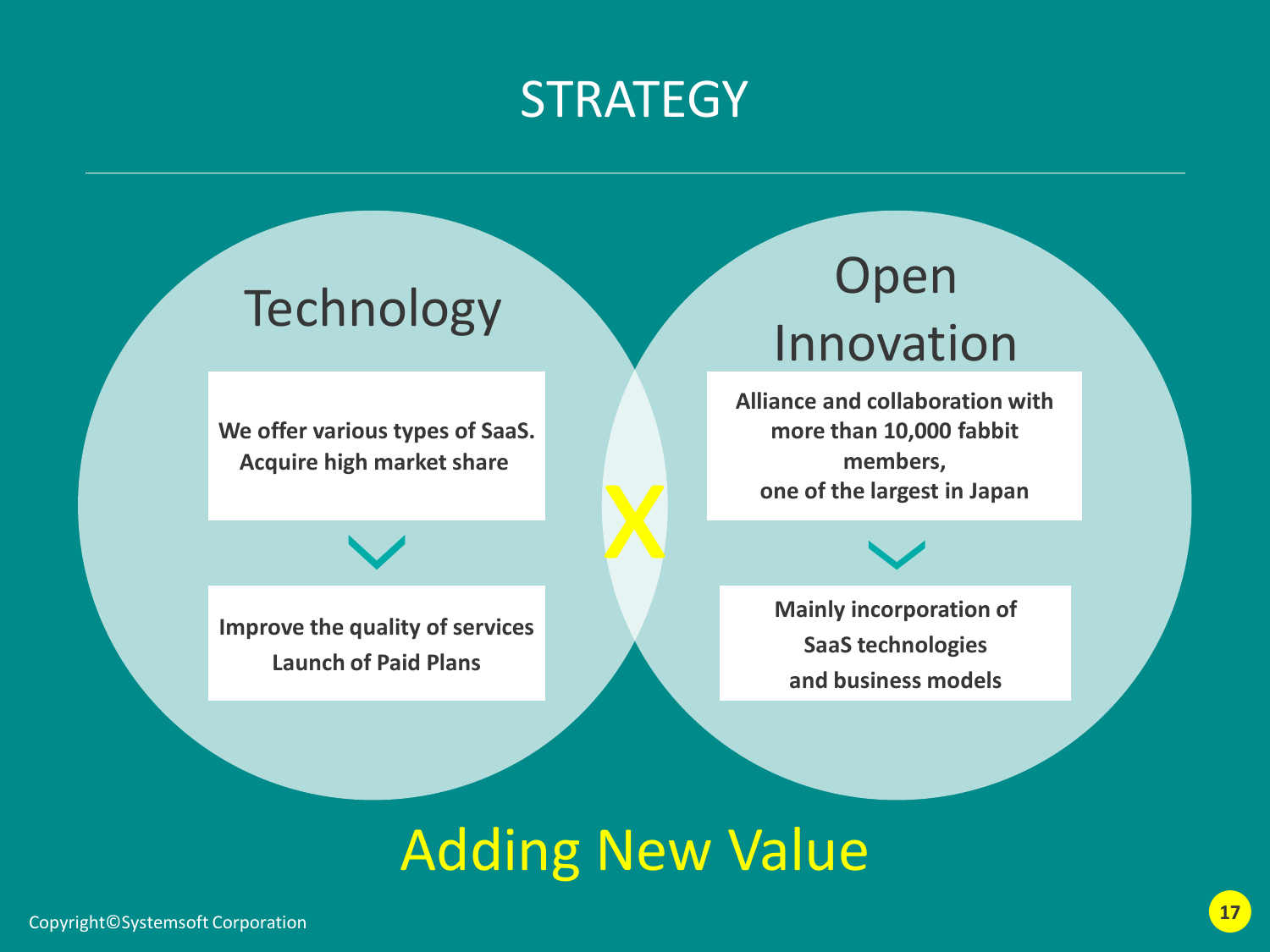**System development and solutions business remain strong. SaaS business, a growth driver, will become paid service in stages from September 2022.**

| (Millions of yen)                                                      | FY2022/9<br><b>Forecast</b> | FY2023/9<br><b>Forecast</b> | FY2024/9<br><b>Target</b> |
|------------------------------------------------------------------------|-----------------------------|-----------------------------|---------------------------|
| <b>Net sales</b>                                                       | 5,000                       | 7,000                       | 8,000                     |
| <b>Operating</b><br>income                                             | 400                         | 700                         | 1,000                     |
| Net income<br>attributable to<br>shareholders of the<br>parent company | 220                         | 500                         | 700                       |

For details, please refer to "Medium-Term Management Plan 2022-2024". <https://www.systemsoft.co.jp/wp-content/uploads/2021/11/chuukei20211112.pdf>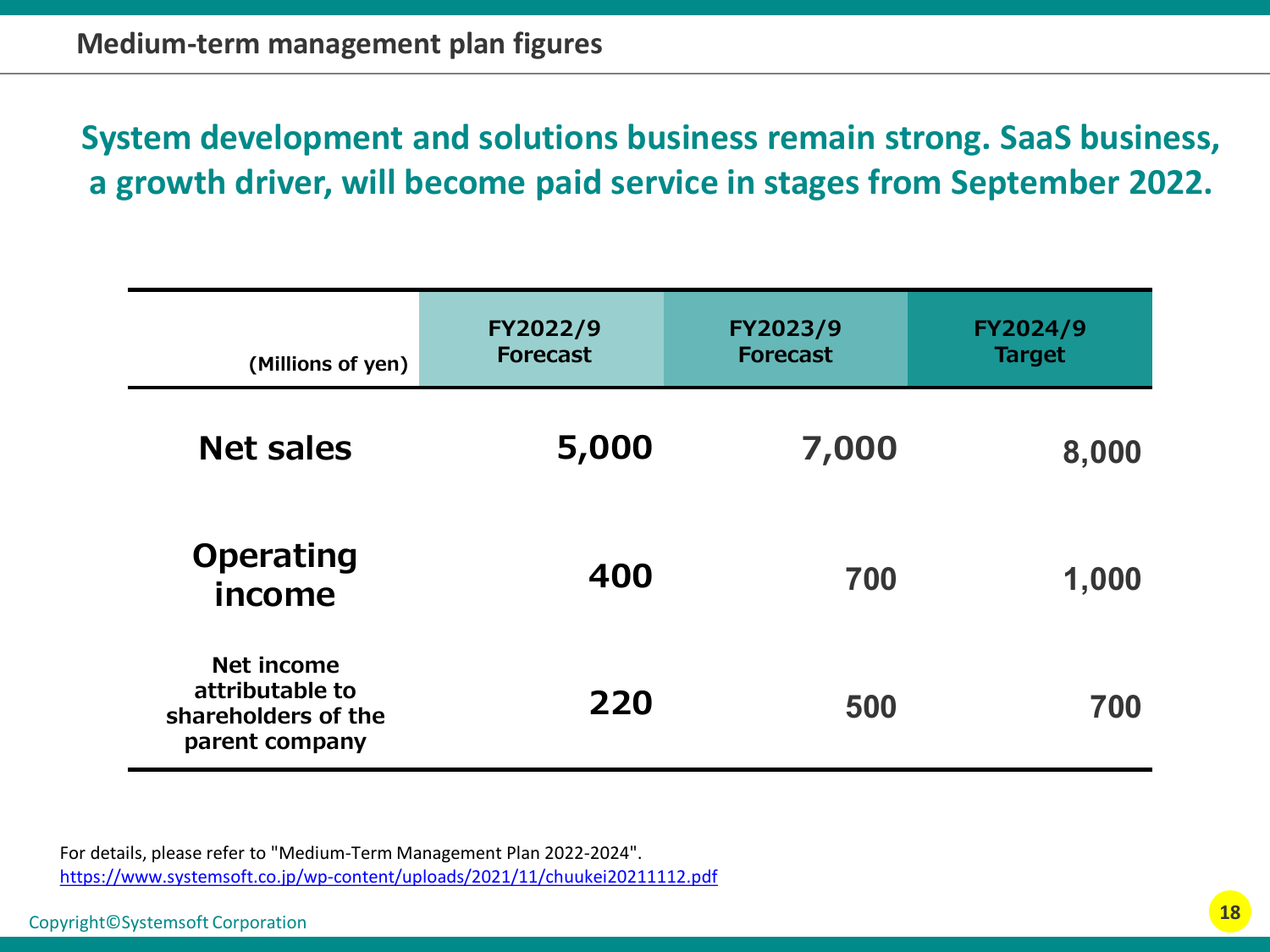#### **Medium- to Long-term Growth Image**